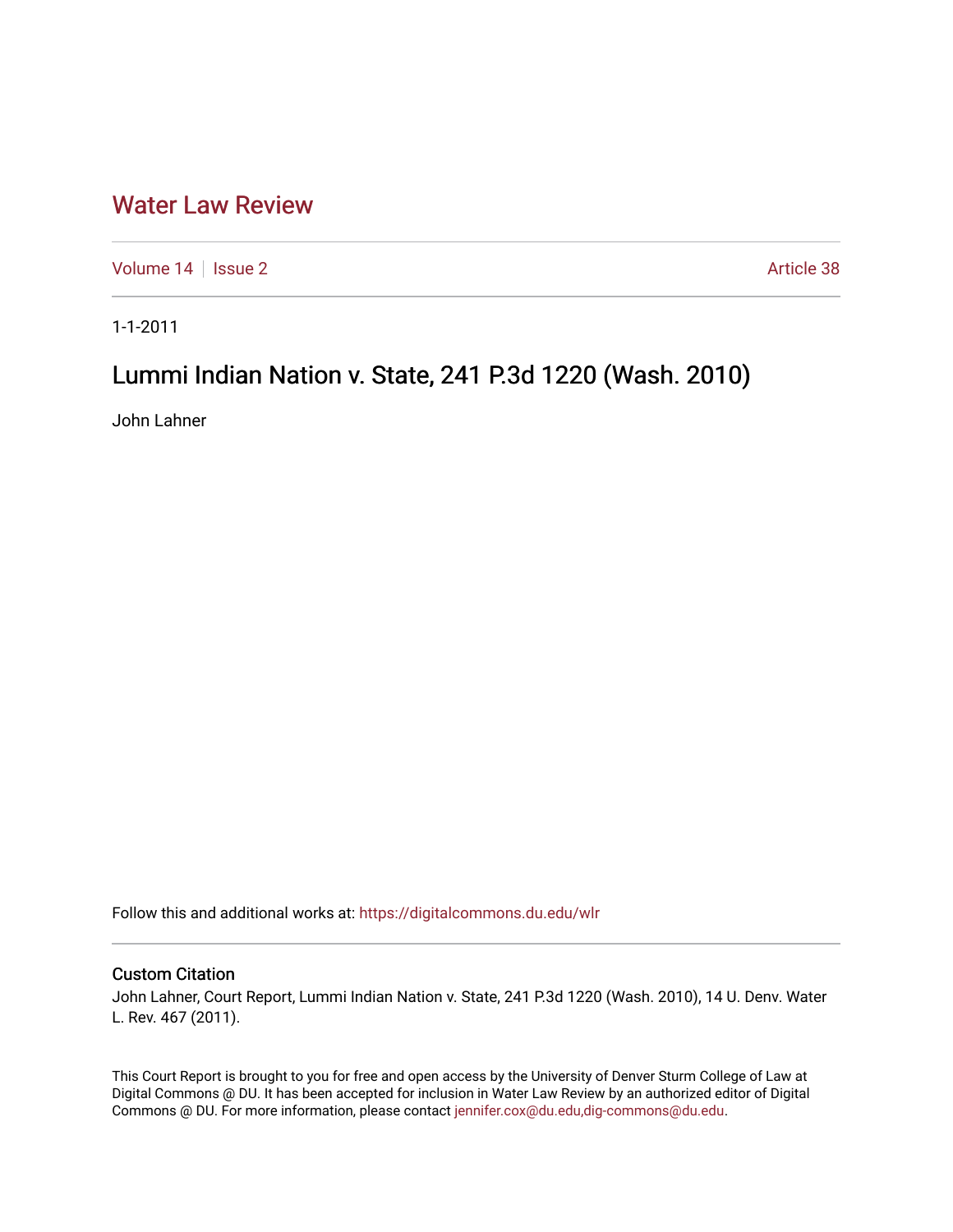Group's takings claim.

Next, the court held that the statute of limitations did not bar the Group's negligence claim, and the City owed the Group a duty of care with regard to the method the City used to divert water pursuant to its established water rights. The court further held that the City's continued negligence was a natural extension of the continuing tort doctrine and, therefore, tolled the statute of limitations. In addition, the lawful appropriation of the water right did not relieve the City of its obligation to exercise care in obtaining its water. Accordingly, the court found that the City owed a duty of reasonable care to the Group.

Finally, the court elaborated on the Group's recommendation that the City use the alternative confined aquifer instead of the unconfined aquifer. **It** noted that, if viable, the Group could prevail on its negligence claim and it would be unreasonable for the City not to implement the change.

Accordingly, the court affirmed the district court's grant of summary judgment with regard to the Group's takings and interference claims, reversed the district court's grant of summary judgment with regard to the Group's negligence claim, and remanded for further proceedings.

*Kelly Miller*

### **WASHINGTON**

Lummi Indian Nation v. State, 241 P.3d 1220 (Wash. 2010) (holding that statutory amendments to the state's water law act that alter the requirements for private water rights to vest do not facially violate due process or separation of powers).

To acquire water rights in Washington, a prospective user first must submit an application specifying a proposed beneficial use to the Department of Ecology ("Department"). **If** the Department determines the proposed use is beneficial and water is available, it issues a permit that quantifies the user's water right and identifies all permitted uses. This permit represents a conditional right that is perfected when the user applies the water to its designated beneficial use. **If** the user perfects the right with reasonable diligence, the Department issues a certificate relating back to the time of application. Since the 1950s, the Department and its predecessor quantified numerous certificates based on need and capacity rather than actual beneficial use, contrary to case law. In **1998,** the Washington Supreme Court held in *Department of Ecology v. Theodoratus* that new private water rights do not fully vest until the water is put towards an actual beneficial use, not when the capacity to use the water was built. The court held that because the private developer in that case was not a municipal water supplier, his conditional water use permit should be quantified based on actual beneficial use, not capacity. The court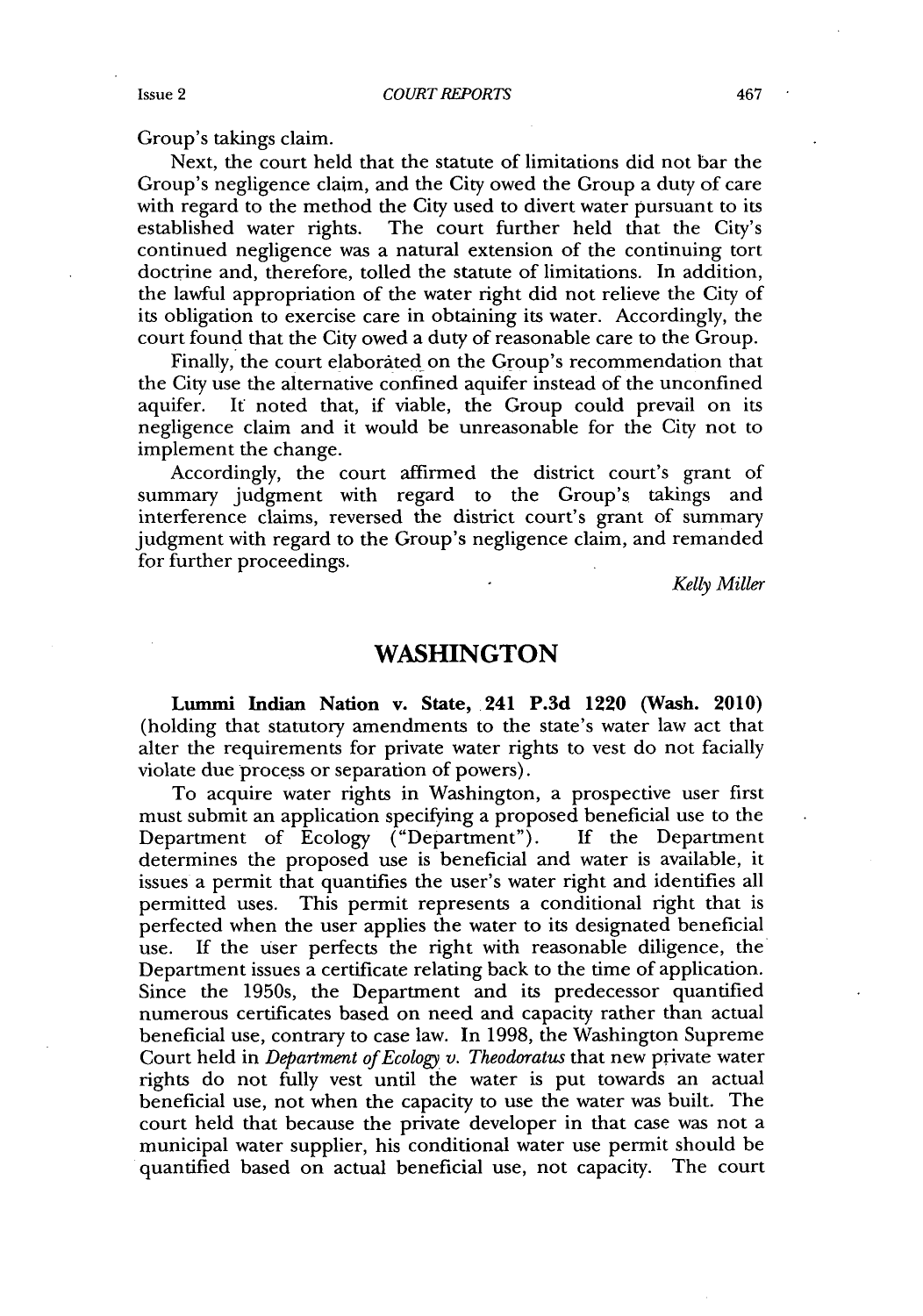made clear that *Theodoratus* applied only to private water rights and did not extend to municipal water rights.

In **2003,** in order to calm concerns in the wake of *Theodoratus* about current municipal water rights based on capacity, the legislature significantly amended the water law act **("2003** amendments"). In **2006,** two groups of challengers argued that various sections of the **2003** amendments were unconstitutional. The trial court consolidated these cases and agreed that the challenged amendments violated separation of powers. The trial court did not address the substantive due process challenge to the provisions and rejected the facial procedural and substantive due process challenges. The court granted review on the motion of all parties.

Lummi Indian Nation made two facial separation of powers challenges to the **2003** amendments. It contended that the definition in the **2003** amendments of municipal water suppliers including private developers whose projects include more than fifteen houses violates separation of powers **by** overturning *Theodoratus.* According to Lummi Indian Nation, this definition is broad enough to include the private developer in that case. Lummi Indian Nation also contended that an amendment declaring certificates issued to municipal water suppliers under the capacity standard were in good standing also violated separation of powers. Lummi Indian Nation argued that this amendment vested water rights in municipalities that would not have vested under *Theodoratus.* The trial court held that the amendments violated separation of powers **by** making a legislative determination of adjudicative facts relating to the 'good standing' of certain water rights.

To resolve the separation of powers question, the court had to determine if the actions of one branch interfered with or undermined another branch. In general, the legislature violates separation of powers whenever it adjudicates facts and makes a legal conclusion. For example, retroactive legislation that interferes with vested rights established by judicial rulings may violate separation of powers. Under this standard, however, the court found no facial violation of separation of powers created **by** these amendments. The court overruled the trial court and held that the legislature did not adjudicate facts. Rather, the court held that the amendment simply confirmed that the water certificates issued under the pipe and pump standard before *Theodoratus* continued to be valid and that *Theodoratus* did not divest any rights.

Lummi Indian Nation also made several facial due process challenges to the **2003** amendments. One of these challenges was based on a likely detrimental effect on any junior water rights holder whose rights vested between *Theodoratus* and the **2003** amendments. Lummi Indian Nation claimed that the **2003** amendments improperly expanded water rights held **by** municipalities **by** "resurrecting" certificates issued before *Theodoratus* based on capacity.

The court recognized that vested water rights cannot be deprived